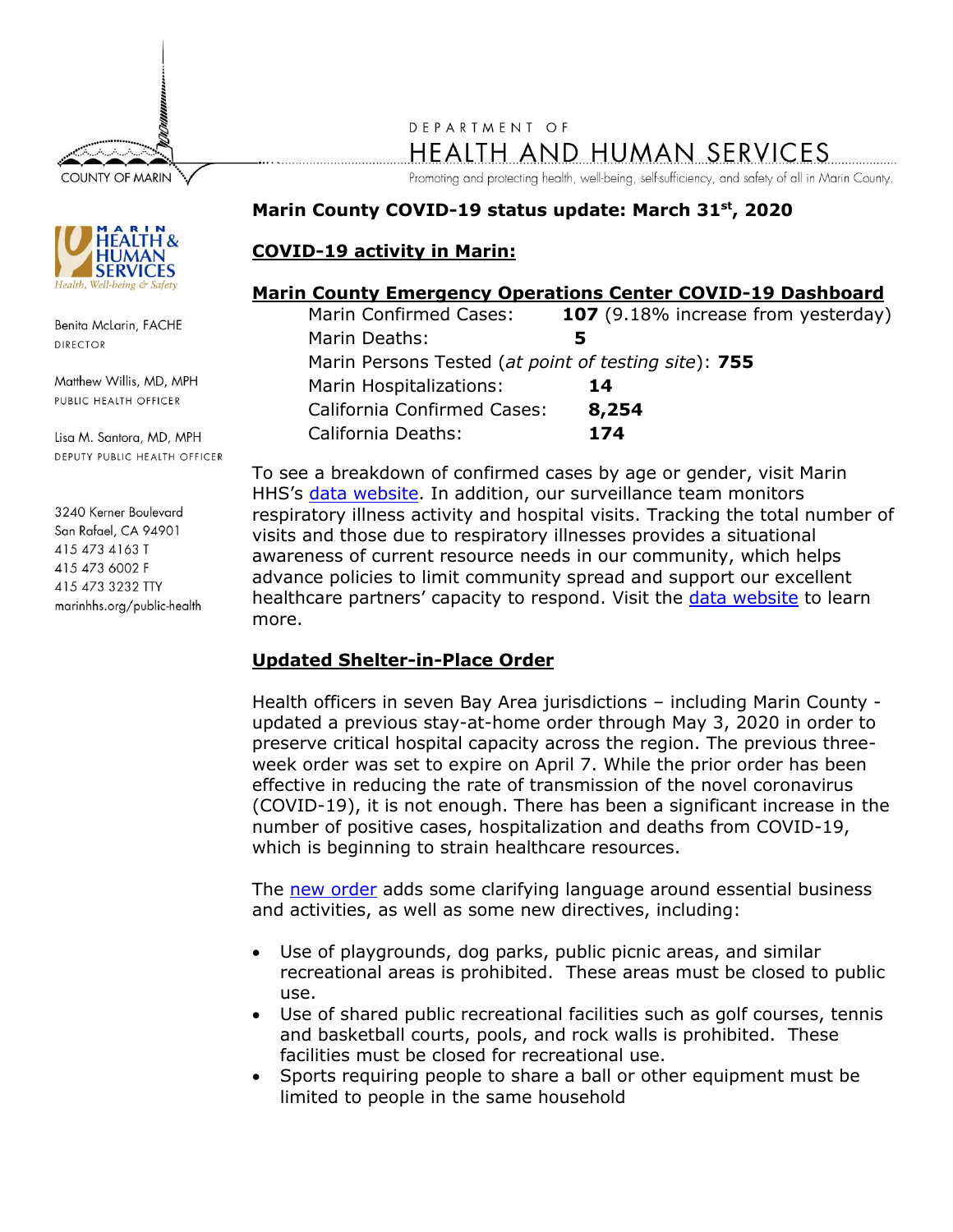PG. 2 OF 3

- Requires essential businesses to develop a [social distancing protocol](https://coronavirus.marinhhs.org/file/65) before April 3
- Most construction—residential and commercial—is prohibited
- Funerals limited to no more than 10 people attending
- Essential businesses expanded to include service providers that enable residential transactions (notaries, title companies, Realtors, etc.); funeral homes and cemeteries; moving companies, rental car companies and rideshare services that specifically enable essential activities
- Essential businesses that continue to operate facilities must scale down operations to their essential component only

The [executive summary](https://coronavirus.marinhhs.org/file/63) of the new order was drafted to provide guidance on the new order.

## **Updated Park Closure Order**

In summary, the [new parks order](https://coronavirus.marinhhs.org/sites/default/files/2020-03/20200331131045626.pdf) states that individuals may access parks and open space areas that are local to their homes and are easily accessible by foot, bicycle or other non-motorized means, strictly for the purpose of engaging in exercise, as defined by the updated Shelter In Place order. Driving to access parks or open space areas is prohibited, except for individuals with disabilities with vehicles possessing current and valid Disabled Person Parking Placards or License Plates. Above all, all visitors to any park location must continue comply with social distancing requirements and are expected to stay local to the greatest extent possible.

### **Marin Volunteers Needed: Licensed Healthcare Professionals**

The County of Marin Emergency Operations Center (EOC) is activated to support COVID-19 response and Marin Medical Reserve Corps volunteers are supporting our response. Marin County is recruiting volunteers to support our local response efforts and in preparation for medical surge.

Currently, our priority is to accept licensed healthcare professionals: MD, RN, EMT/Paramedic, PA, RT, CNA, etc**.** If you are interested in volunteering locally to support Marin County's response to COVID-19 and you are a licensed healthcare professional**,** visit [www.marinhhs.org/mmrc](http://www.marinhhs.org/mmrc) to sign up.

If you are not a healthcare professional and you would like to help with COVID-19, please visit the [Center for Volunteer and Nonprofit](http://cvnl.org/volunteerism/disaster-services/)  [Leadership.](http://cvnl.org/volunteerism/disaster-services/)

Questions can be directed to [MMRC@marincounty.org](mailto:MMRC@marincounty.org)

### **An update from your Deputy Public Health Officer**